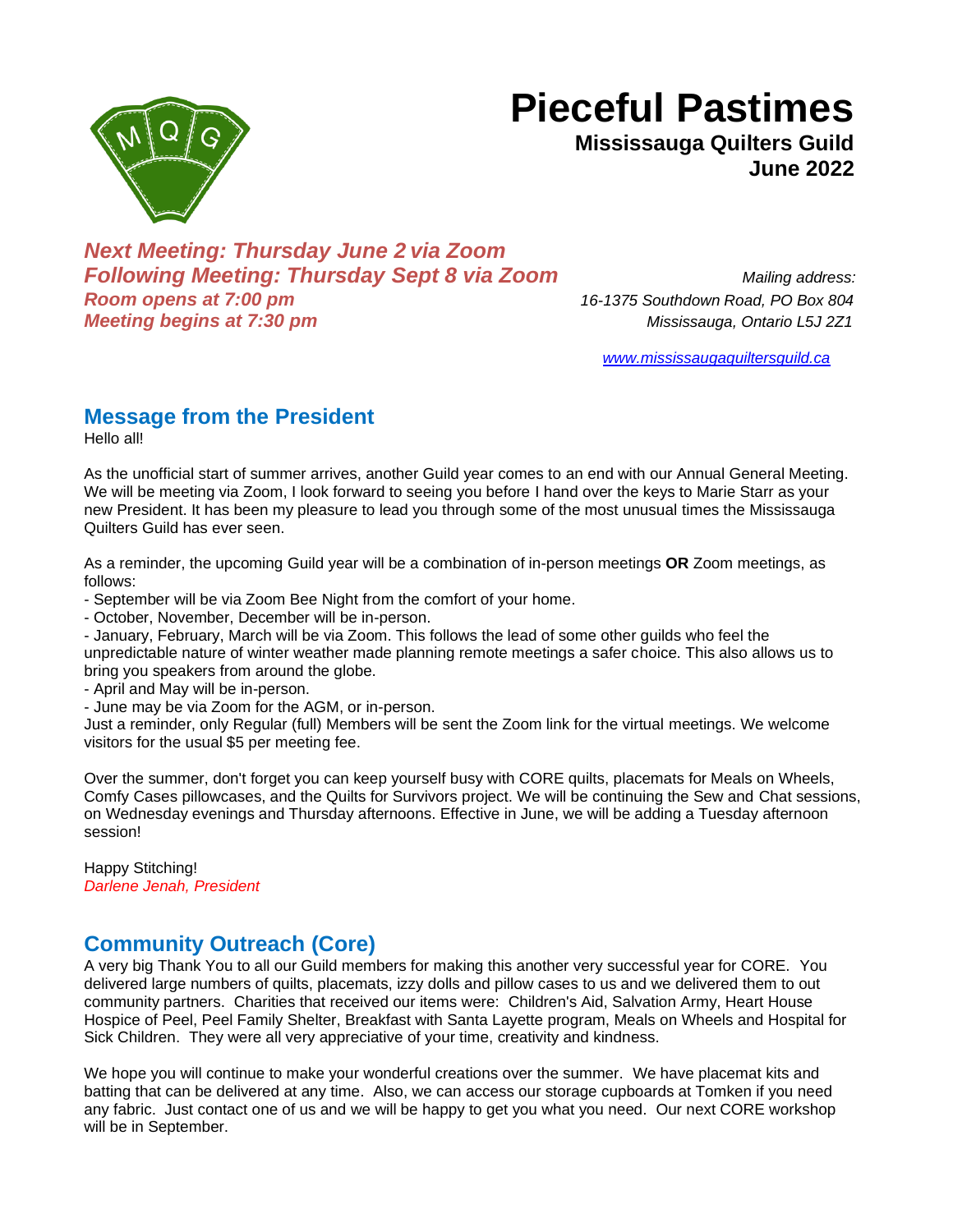Thank you again for your generosity. Have a happy and creative summer! *Wendy Yule, Kathy Chapman, Sandra Dunlop and Mary Beth Filegan CORE Coordinators*

### **Nominating**

Sadly, we are at the very desperate point where we will either fill these positions or they will not run. Please consider stepping up to ensure that we will be able to offer ongoing successful programming, workshops, a newsletter, and a website.

Whether you've been on a committee in the past, or have not, your input and help is greatly valued. These are positions that are already up and running, and you will have the support and guidance from those stepping down. Executive committee meetings will continue to be by Zoom, so you'll be conveniently meeting from home. Please take a minute and consider helping the guild continue to run as well as it does. You can contact Marlene Weaver to chat, no commitment, to see how you can help. *Marlene Weaver,*

**Program** 

Lectures selected for the 2022-2023 Guild year are as follows:

#### **September 8, 2022 – Bee-workshop for CORE – Virtual**

Please note this is a virtual workshop – we will join you in your studio via zoom to make three versions of a disappearing hourglass block using 10" squares. If time permits, we will do a fourth block.



You will need six to eight 10-inch squares (three/four background and three/four other). If you need fabrics for this project, please let Wendy Yule or me know. A pattern and supply list will be sent to you prior to September 8th.

October 6, 2022 – Sharon Fisher, Gardening Mum Quilts - Wool applique & stitch embellishments November 3, 2022 – Breanna Gaudaur, Rose & Ivy Quilts - Modern January 5, 2023 – Joanna Dermenjian Lecture – Canada's Forgotten Wartime Quilts (Virtual) February 2, 2023 - Beth Helfter, Evapaige Quilt Designs (Virtual) March 2, 2023 – To be confirmed (Virtual) April 6, 2023 – Rose Parr – Quilting is my Therapy May 4, 2023 – Millie Cumming – Making your own quilts more personal *Paula Lee-Len, Program Convenor* 

#### **Workshops**

Next year, all workshops will be virtual, on zoom. February 4th, from 10-1, we have booked Beth Helfter of Eva Paige Quilt Designs.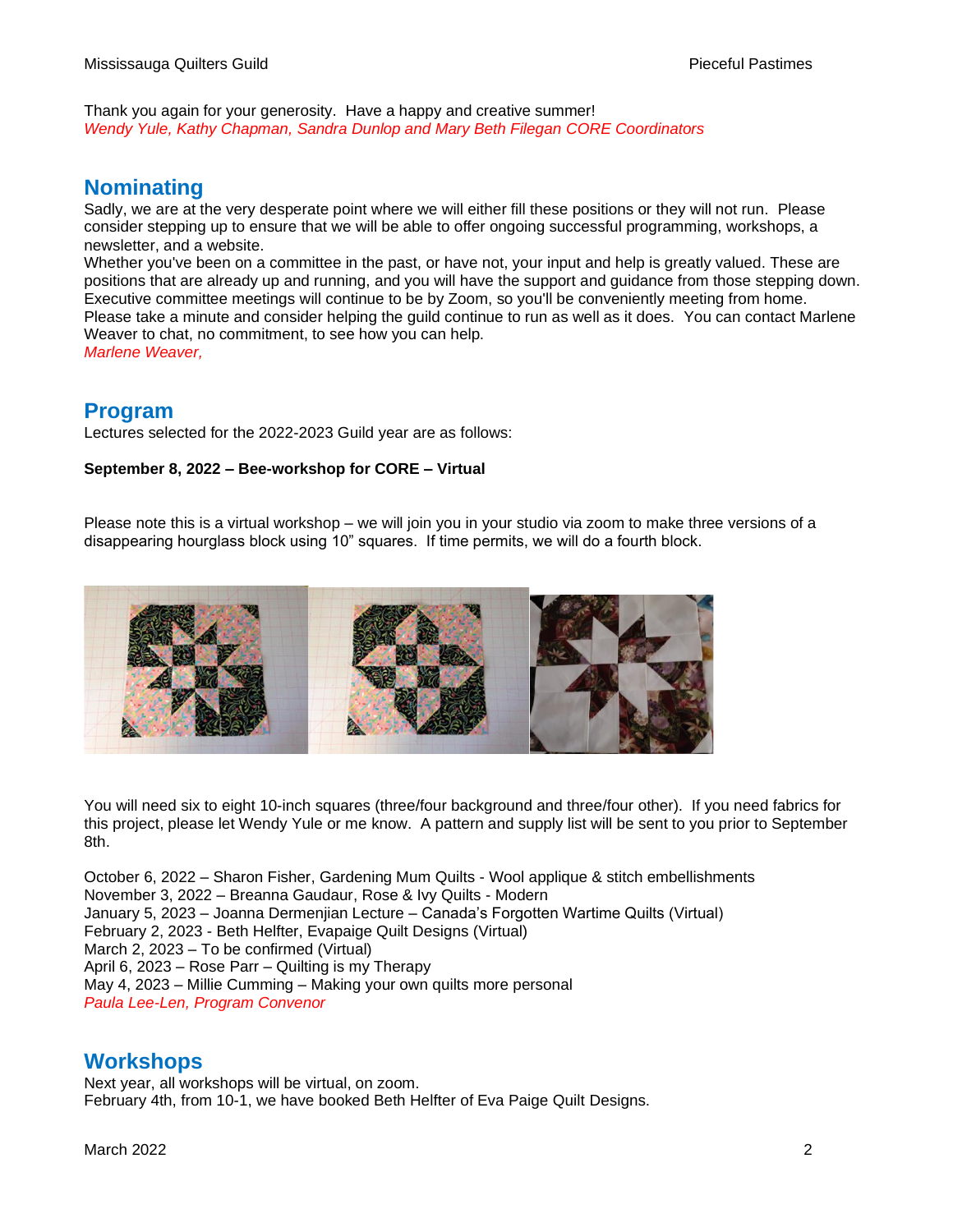She will be teaching "Introduction to Accordion Sewn HST'S. This is a great way to quickly make scrappy half square triangles. It is only a half day workshop and should be lots of fun! *Ruthie Snell and Elizabeth McDowell, Workshop Convenors* 

#### **Newsletter**

Have something for the newsletter? Please email articles, tips, ideas or suggestions to the guild email address [MississaugaQuiltersGuild@gmail.com](mailto:MississaugaQuiltersGuild@gmail.com)

#### **Deadline for future Newsletters:**

September – August 18, 2022

### **Membership**

Congratulations to Liz Pomeroy won the free membership for the month of April!

Membership renewals are due by June 30 for the 2022-2023 Guild year. To date, we have had 51 renewals and welcomed 3 new members: Melissa MacInnes, Jean McPhee and Kathy Schofield. Our membership has been declining in recent years (hopefully only covid related) so reach out to your friends and family, whether experienced or newly interested in quilting to join us. The renewal form has been sent out in previous emails and is available in the Members only section of the website. Remember to get your renewals in early so you qualify for a free membership. As always, I am available for any clarifications. *Melanie Blake*

#### **Retreat**

Important Information for MQG Retreat 2023 Registration Form Elm Hurst Inn and Spa Thursday 23 February, 2023 – Sunday, 26 February 2023

Forms are available on the website with instructions. Please ensure that you follow the instructions with the form. The completed form and cheque(s) must be sent to Pam Sawyer. If you have any questions, contact Pam Sawyer

*Pam Sawyer*

## **Library**

It has been an interesting two years as our actions have been guided by COVID 19 protocols. We began our tenure by collecting all outstanding materials. Thanks to the members that was a very successful exercise. Unfortunately for the past two years we have been unable to circulate our library materials. However, on the positive side, it has given us the opportunity to review our library materials and bring things up to date. This is very difficult to do when materials are constantly being circulated. The inventory is almost complete which will allow us to update our master list and correct any errors. Discussions are taking place to see if we can institute a more efficient system for circulating our materials. Although purchasing new items has been limited the last two years we hope to welcome you back and inspire your creativity with some current materials. It is now time for us to move on!

*Diane McCullough Jane Crockford*

### **CQA**

Check out the website for upcoming lectures. You can find the list of lectures here: <https://canadianquilter.com/webinars/> The next lectures are in September.

This year's conference is a go. The workshop and lecture descriptions are on the website: <https://canadianquilter.com/quilt-canada-2022/>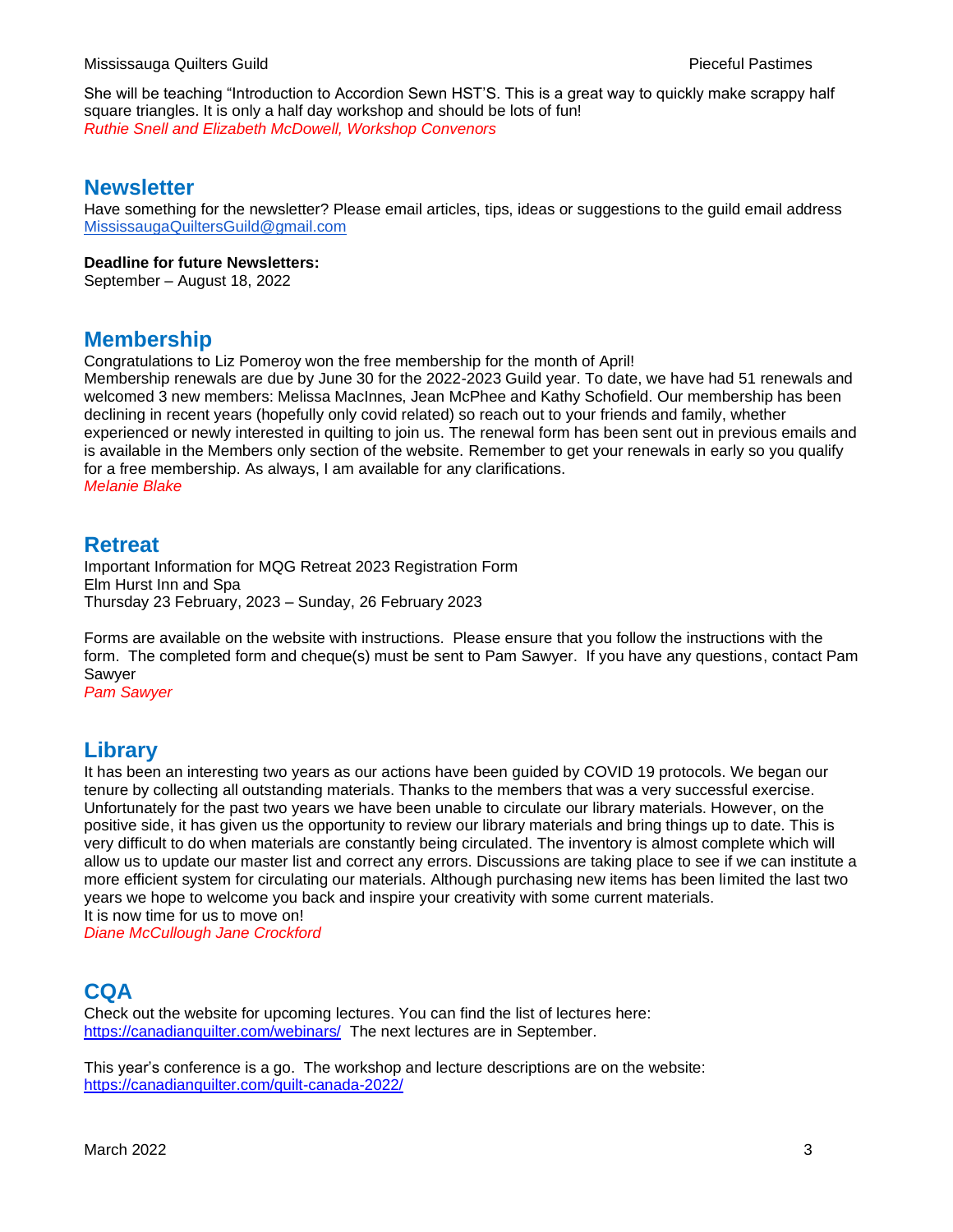#### Mississauga Quilters Guild Pieceful Pastimes

There is also a new(old) Quilt along for 2022. They are re-releasing the millennium Quilt each month over the course of this year. This was a quilt originally published in 1999. You can find all the details here: <https://canadianquilter.com/quilt-alongs/> and the link to join the related facebook group.

If you have sponsored a youth challenge entry, please let us know so we can publish a list of these quilts. We have received information about one such entry and look forward to sharing the information with you once the links go live.

Congratulations to Sonja Vandermeer for a quilt selected for the National Juried Show! We look forward to seeing pictures of her quilt when they are available.

### **Other Possibilities**

• There are now three zoom sewing sessions for you to join each week. Wednesday evening starting at 6:30 and Tuesday and Thursday afternoon starting at 1:30. You can stitch away while visiting with other members. (Note: New session being added on Tuesdays)

If you have a link to a tip, please send it to me for future issues.

*Helen Anne Lemke, Newsletter Convenor*

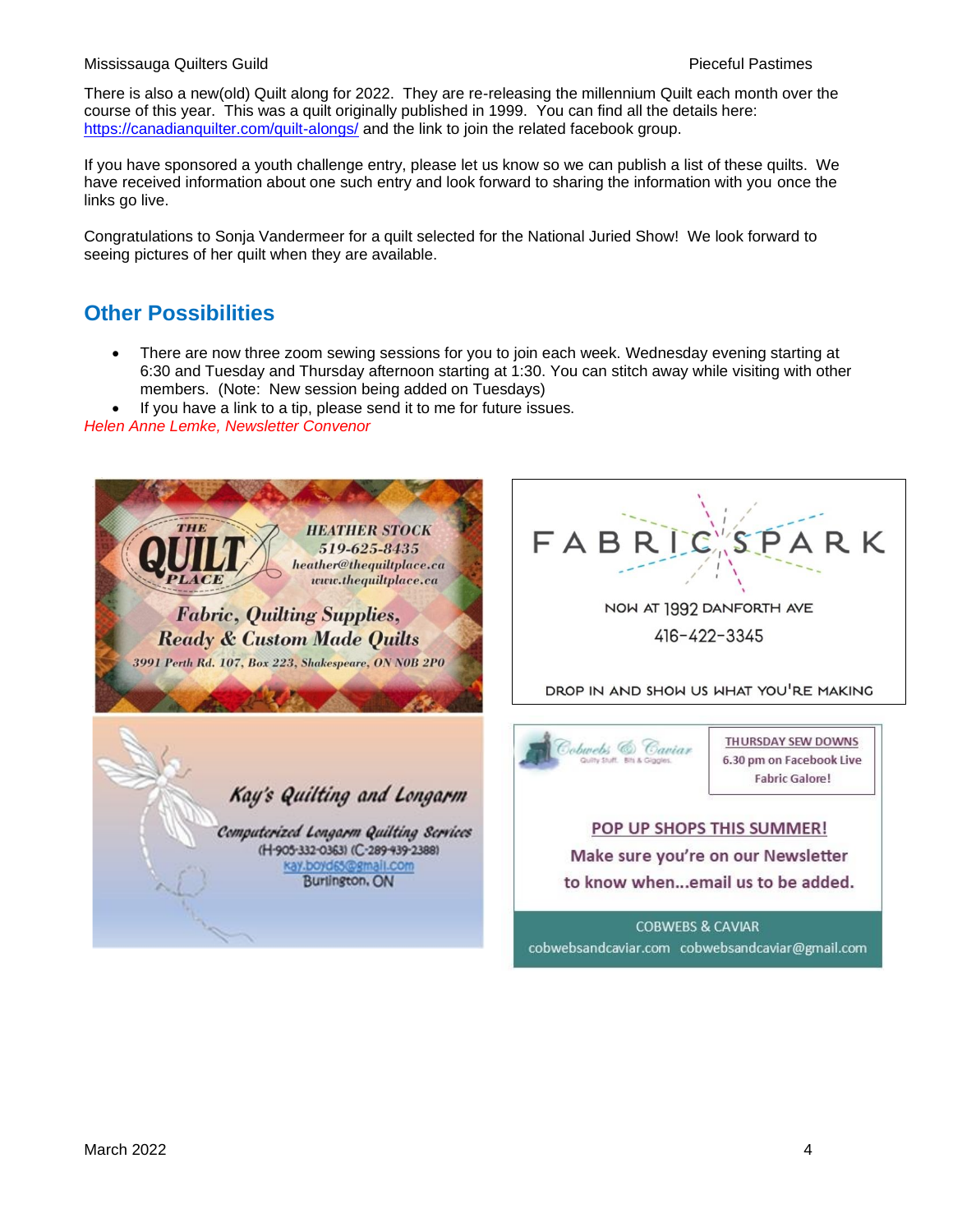Mississauga Quilters Guild **Pieceful Pastimes Pieceful Pastimes** 



# **Upcoming Events**

Please check the website for each event prior to attending for any changes.

| Dates                  | Location                      | Event                                                  |
|------------------------|-------------------------------|--------------------------------------------------------|
| June 3 - 4, 2022       | Ancaster Fair Grounds         | Hamilton Quilters Guild Show.                          |
|                        | 630 Trinity Road South        | http://hamiltonquiltguild.ca/show-quilts-in-bloom.html |
|                        | Jerseyville, ON L0R1R0        | Admission \$10 Cash Only                               |
| June 16 - 18, 2022     | <b>Vancouver Convention</b>   | Quilt Canada2022                                       |
|                        | <b>Centre East</b>            |                                                        |
| May 27, 2022           |                               | Trendtex Challenge Received by deadline for donation   |
|                        |                               | of quilt.                                              |
| July 30 - 31, 2022     | <b>Morris Lawrence</b>        | <b>Greater Ann Arbor Quilt Guild</b>                   |
|                        | Building, Washtenaw           | https://www.gaagg.com/our-events/quilt-show/           |
|                        | <b>Community College</b>      |                                                        |
|                        | Ann Arbor, Michigan           |                                                        |
| Sept 17 - Oct 14       | Queen Elizabeth Park          | Hanging by a Thread                                    |
|                        | <b>Community and Cultural</b> | Oakville Fibre Artists                                 |
|                        | Centre                        |                                                        |
|                        | 2302 Bridge Road,             |                                                        |
|                        | Oakville, ON                  |                                                        |
| September 30 - October | <b>Best Western Brantford</b> | Once Upon a Quilt 2022                                 |
| 1, 2022                | Conference Centre, 19         | Featured Artist: Judy Taylor                           |
|                        | Holiday Drive, Brantford,     | <b>Brant Heritage Quilters Guild Show</b>              |
|                        | Ontario                       | https://www.brantheritagequiltersguild.com             |
|                        |                               |                                                        |
| November $11 - 12$ ,   | <b>Toronto Botanical</b>      | A Celebration of Quilts XIV                            |
| 2022                   | Garden                        | York Heritage Quilters Guild                           |
|                        |                               | https://yhgg.org/guilt-show/                           |
|                        |                               |                                                        |
| April 15 & 16, 2023    | <b>Newmarket Community</b>    | A Million Little Stitches Quilt Show 2023              |
|                        | Centre 200 Doug               | Region of York Quilters Guild                          |
|                        | Duncan Drive                  | http://www.regionofyorkquiltersquild.ca/quilt-show/    |
|                        | Newmarket                     |                                                        |